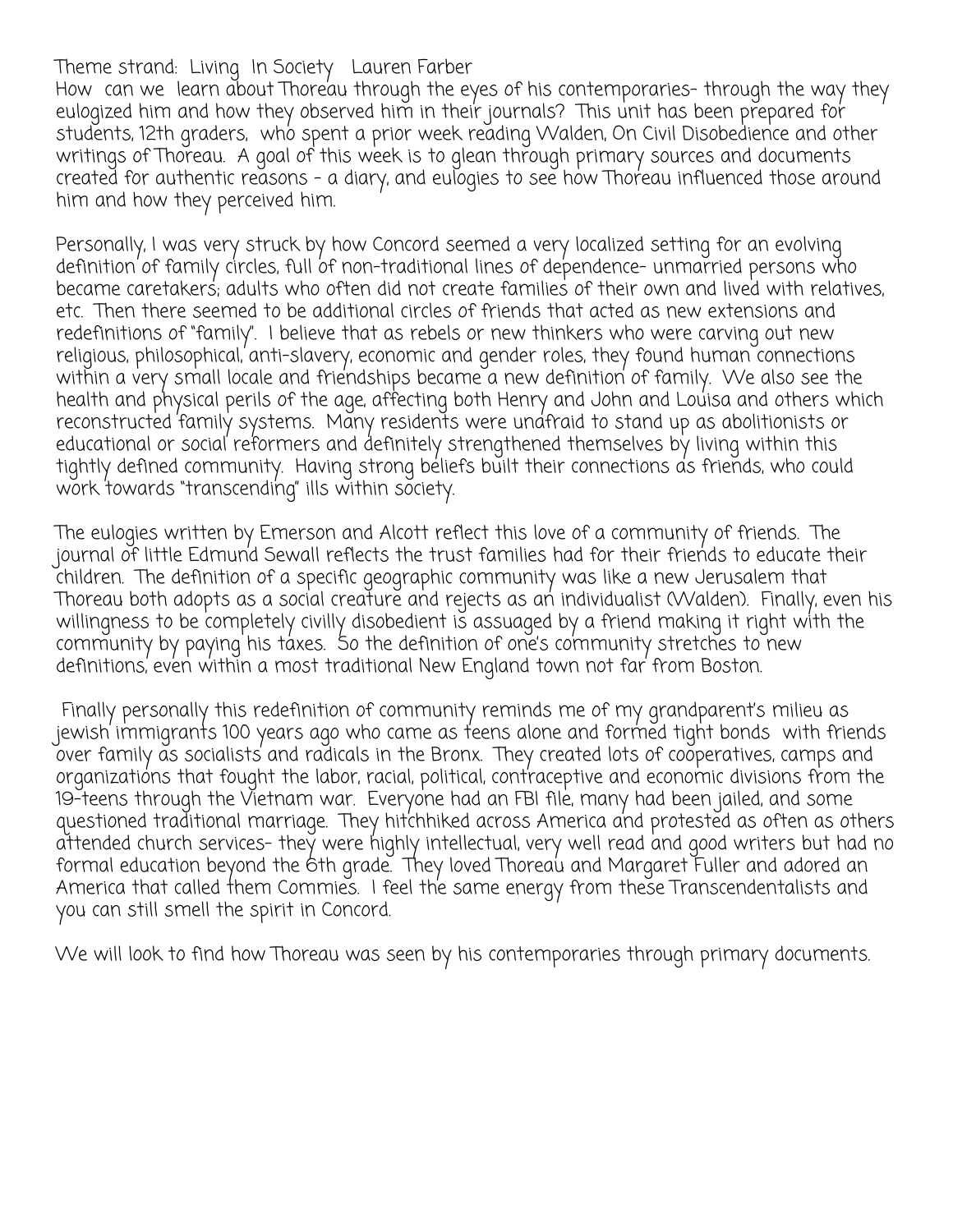Teacher Farber: Theme-Living in Society How Thoreau's contemporaries responded to him through primary documents- poetry, eulogies and journals Date: 08/03/2017 Coure ELA 7 12th grade literature

| Monday                                                                                                                                                                   | Tuesday                                                                                                                                                                                           | Wednesday                                                                                                                                                                                   | Thursday                                                                                                                                                                                                                              | Friday                                                                                                                                                                                                                                                                                                                                                                                                                                                                                                                                                                                                             |
|--------------------------------------------------------------------------------------------------------------------------------------------------------------------------|---------------------------------------------------------------------------------------------------------------------------------------------------------------------------------------------------|---------------------------------------------------------------------------------------------------------------------------------------------------------------------------------------------|---------------------------------------------------------------------------------------------------------------------------------------------------------------------------------------------------------------------------------------|--------------------------------------------------------------------------------------------------------------------------------------------------------------------------------------------------------------------------------------------------------------------------------------------------------------------------------------------------------------------------------------------------------------------------------------------------------------------------------------------------------------------------------------------------------------------------------------------------------------------|
| Louisa May Alcott's<br>response to Thoreau<br>Aim: What aspects<br>of Thoreau's<br>personality<br>reverberate through<br>Louisa May Alcott's<br>poem Thoreau's<br>Flute? | Class-round-up<br>Discussion of Alcott's<br>poem<br>Reading of<br>Emerson's Eulogy for<br>Thoreau<br>Aim: What aspects<br>of Thoreau's<br>personality<br>reverberate through<br>Emerson's Eulogy? | Emerson's Eulogy of<br>Thoreau- Connecting<br>to Thoreau's writings<br>read last week.<br>Connecting texts<br>Aim: How does<br>Emerson's view of<br>Thoreau connect to<br>his own writings? | Reading of Edmund<br>Sewall's journals of<br>1840<br>AIM: How does<br>Edmund Sewall's diary<br>shine light on the effect<br>Thoreau and his fellow<br>transcendentalists<br>and abolitionists of<br>Concord had on<br>people's lives? | In class:<br>Write a summary of the<br>Thoreau you learned from<br>Louisa M Alcott; the<br>Thoreau you learned about<br>from Emerson, the<br>Thoreau you learned from<br>his student, and what you<br>learned from his own<br>writings. In what ways is<br>Thoreau relevant to your<br>life? If you feel he is<br>irrelevant to your life<br>explain.Did you respond<br>mostly to his connections<br>to the environment? To<br>work and purpose and<br>deliberateness? To civil<br>disobedience and<br>abolitionism? Go through<br>your collection of quotes<br>from last week and what<br>speaks the most to you? |

| Objective                            | SVVBAT: Analyze Louisa May Alcott's poem Thoreau's Flute                                                                                                                                                                                                                                                                                                                                                                                                                                                                                                                                                                                                                                                                                                                                                                                                                                                                                                                                                                                                                                                                                    |
|--------------------------------------|---------------------------------------------------------------------------------------------------------------------------------------------------------------------------------------------------------------------------------------------------------------------------------------------------------------------------------------------------------------------------------------------------------------------------------------------------------------------------------------------------------------------------------------------------------------------------------------------------------------------------------------------------------------------------------------------------------------------------------------------------------------------------------------------------------------------------------------------------------------------------------------------------------------------------------------------------------------------------------------------------------------------------------------------------------------------------------------------------------------------------------------------|
| Common Core<br>Standards             | CCSSELA-LITERACYRL11-121<br>Cite strong and thorough textual evidence to support analysis of what the text says explicitly as<br>well as inferences drawn from the text, including determining where the text leaves matters<br>uncertain.<br>CCSS.ELA-LITERACY.RL11-12.3<br>Analyze the impact of the author's choices regarding how to develop and relate elements of a<br>story or drama (e.g., where a story is set, how the action is ordered, how the characters are<br>introduced and developed).<br>CCSS.ELA-LITERACY.RL11-12.4<br>Determine the meaning of words and phrases as they are used in the text, including figurative<br>and connotative meanings; analyze the impact of specific word choices on meaning and tone, including words with multiple meanings or language that is particularly fresh, engaging, or beautiful. (Include Shakespeare as well<br>CCSS.ELA-LITERACY.RL11-12.5<br>Analyze how an author's choices concerning how to structure specific parts of a text (e.g., the choice of where to begin or end a story, the choice to provide a comedic or tragic resolution) contribute to its overall struc |
| Aim/Agenda<br>Essential<br>Questions | Aim: What aspects of Thoreau's personality reverberate through Louisa May Alcott's poem<br>Thoreau's Flute?<br>Agenda:<br>$\Box$ Do Now<br>Mini Lesson - Background<br>Q Class Activity - Active Reading/ Quick Writes<br><b>HW</b>                                                                                                                                                                                                                                                                                                                                                                                                                                                                                                                                                                                                                                                                                                                                                                                                                                                                                                         |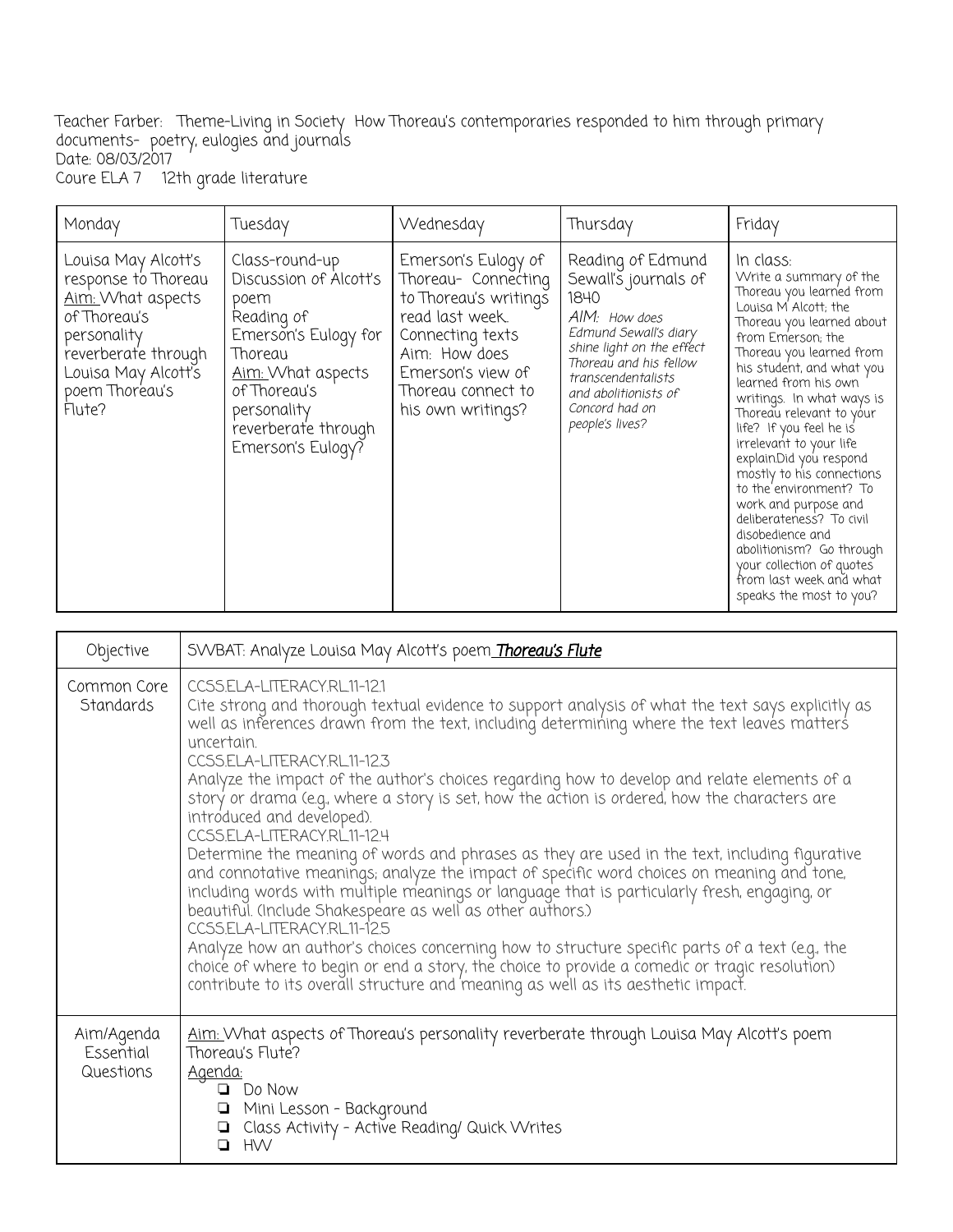|                                       | Essential questions:<br>What impact did Thoreau have on Louisa May Alcott?<br>What aspects of his personality and philosophy stand out the most in her depiction of him?                                                                                                                                                                                                                                                                                                                                                                                                                                                                                                                                                                                                                                                                           |  |  |  |  |
|---------------------------------------|----------------------------------------------------------------------------------------------------------------------------------------------------------------------------------------------------------------------------------------------------------------------------------------------------------------------------------------------------------------------------------------------------------------------------------------------------------------------------------------------------------------------------------------------------------------------------------------------------------------------------------------------------------------------------------------------------------------------------------------------------------------------------------------------------------------------------------------------------|--|--|--|--|
| Do Now<br>$(10$ MIN)<br>Your response | From our readings of Thoreau how would you have memorialized him in a brief paragraph?<br>What has stood out most to you?<br>5 min                                                                                                                                                                                                                                                                                                                                                                                                                                                                                                                                                                                                                                                                                                                 |  |  |  |  |
| to Thoreau                            | <u>Turn and Talk: 5 min</u><br>Students will then be directed to have a turn and talk with each other in order to discuss their<br>responses. Students will present out to the class                                                                                                                                                                                                                                                                                                                                                                                                                                                                                                                                                                                                                                                               |  |  |  |  |
| Mini Lesson<br>$(3$ MIN)              | Background: This poem was published in The Atlantic magazine in 1863- a very famou publication<br>Thoreau died in 1862, age 44. 'Alcott was nearly 30, considered a "spinster".  She wrote this poem<br>while ill in the hospital following her service as a Civil War nurse. Her father, a significant<br>reform educator found it fallen out of her papers from Washington DC. She later wrote some of<br>the most famous books for children based on her early life in Concord. She was an actual<br>student of Henry Thoreau who experienced him as her 'teacher, in addition to his being a close<br>family friend, and a member of their village Concord which saw itself as a beacon of light and<br>reform of like minded citizens. It is understood that he would "saunter" walk with the children,<br>with his flute that he would play. |  |  |  |  |
| Text support                          | Hand-out to students                                                                                                                                                                                                                                                                                                                                                                                                                                                                                                                                                                                                                                                                                                                                                                                                                               |  |  |  |  |
|                                       | Thoreau's Flute<br>By Louisa May Alcott                                                                                                                                                                                                                                                                                                                                                                                                                                                                                                                                                                                                                                                                                                                                                                                                            |  |  |  |  |
| In Greek                              |                                                                                                                                                                                                                                                                                                                                                                                                                                                                                                                                                                                                                                                                                                                                                                                                                                                    |  |  |  |  |
| religion and<br>mythology,            | WE, sighing, said, "Our Pan is dead;                                                                                                                                                                                                                                                                                                                                                                                                                                                                                                                                                                                                                                                                                                                                                                                                               |  |  |  |  |
| Pan is the<br>god of the              | His pipe hangs mute beside the river;                                                                                                                                                                                                                                                                                                                                                                                                                                                                                                                                                                                                                                                                                                                                                                                                              |  |  |  |  |
| wild,<br>shepherds                    | Around it wistful sunbeams quiver,                                                                                                                                                                                                                                                                                                                                                                                                                                                                                                                                                                                                                                                                                                                                                                                                                 |  |  |  |  |
| and flocks,                           | But Music's airy voice is fled.                                                                                                                                                                                                                                                                                                                                                                                                                                                                                                                                                                                                                                                                                                                                                                                                                    |  |  |  |  |
| nature of<br>mountain                 | Spring mourns as for untimely frost;<br>5                                                                                                                                                                                                                                                                                                                                                                                                                                                                                                                                                                                                                                                                                                                                                                                                          |  |  |  |  |
| wilds and<br>rustic music,            | The bluebird chants a requiem;                                                                                                                                                                                                                                                                                                                                                                                                                                                                                                                                                                                                                                                                                                                                                                                                                     |  |  |  |  |
| and<br>companion of                   | The willow-blossom waits for him;                                                                                                                                                                                                                                                                                                                                                                                                                                                                                                                                                                                                                                                                                                                                                                                                                  |  |  |  |  |
| the nymphs.                           | The Genius of the wood is lost."                                                                                                                                                                                                                                                                                                                                                                                                                                                                                                                                                                                                                                                                                                                                                                                                                   |  |  |  |  |
| requiem=                              | Then from the flute, untouched by hands,                                                                                                                                                                                                                                                                                                                                                                                                                                                                                                                                                                                                                                                                                                                                                                                                           |  |  |  |  |
| music for a<br>memorial               |                                                                                                                                                                                                                                                                                                                                                                                                                                                                                                                                                                                                                                                                                                                                                                                                                                                    |  |  |  |  |
|                                       | There came a low, harmonious breath:<br>10                                                                                                                                                                                                                                                                                                                                                                                                                                                                                                                                                                                                                                                                                                                                                                                                         |  |  |  |  |
|                                       | "For such as he there is no death;                                                                                                                                                                                                                                                                                                                                                                                                                                                                                                                                                                                                                                                                                                                                                                                                                 |  |  |  |  |
|                                       | His life the eternal life commands;                                                                                                                                                                                                                                                                                                                                                                                                                                                                                                                                                                                                                                                                                                                                                                                                                |  |  |  |  |
|                                       | Above man's aims his nature rose:                                                                                                                                                                                                                                                                                                                                                                                                                                                                                                                                                                                                                                                                                                                                                                                                                  |  |  |  |  |
|                                       | The wisdom of a just content                                                                                                                                                                                                                                                                                                                                                                                                                                                                                                                                                                                                                                                                                                                                                                                                                       |  |  |  |  |
|                                       |                                                                                                                                                                                                                                                                                                                                                                                                                                                                                                                                                                                                                                                                                                                                                                                                                                                    |  |  |  |  |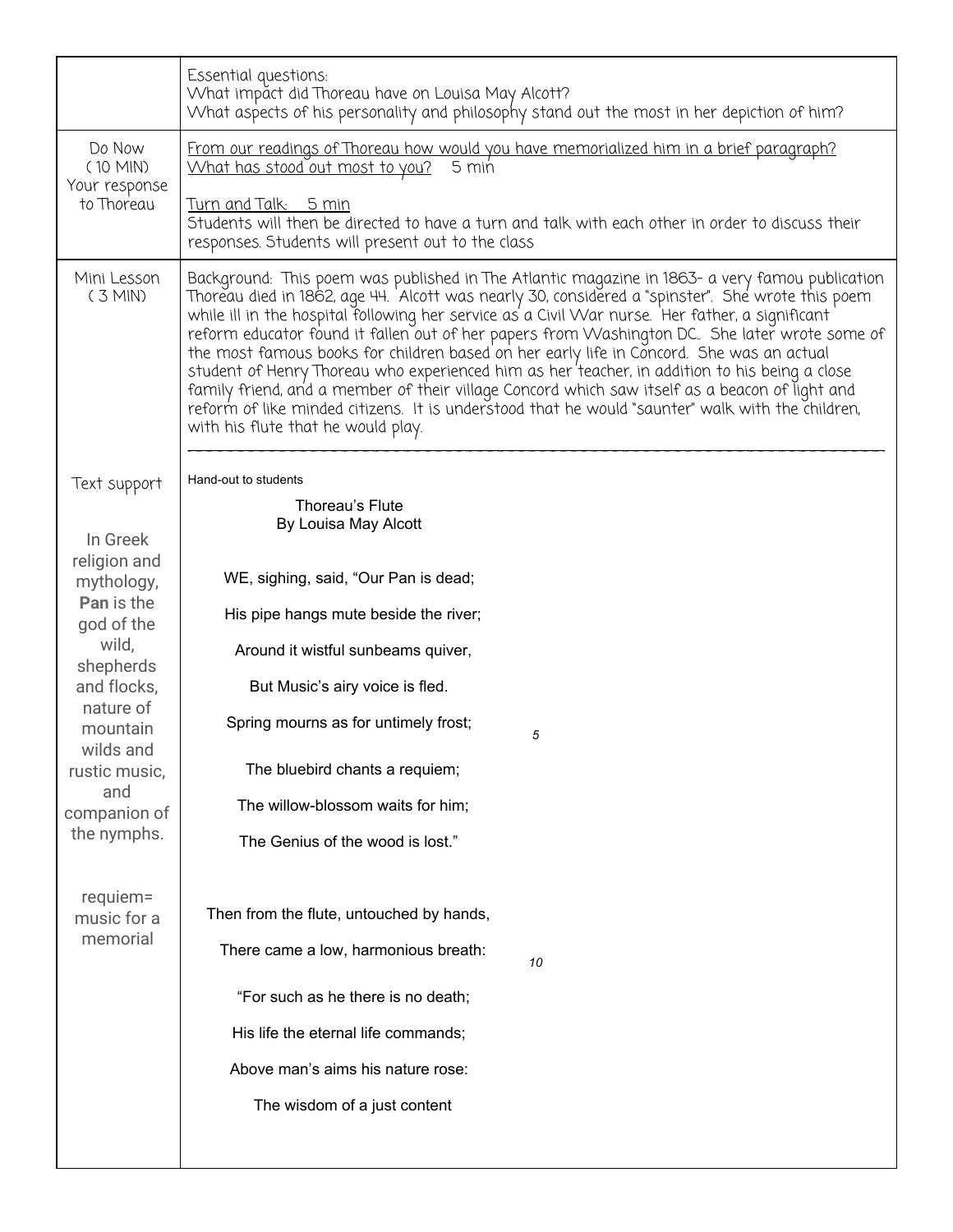|                           | Made one small spot a continent,<br>15                                                                                                                                             |  |  |  |
|---------------------------|------------------------------------------------------------------------------------------------------------------------------------------------------------------------------------|--|--|--|
| swallow=soar<br>ing bird  | And turned to poetry Life's prose.                                                                                                                                                 |  |  |  |
| aster=flower              |                                                                                                                                                                                    |  |  |  |
|                           | "Haunting the hills, the stream, the wild,                                                                                                                                         |  |  |  |
|                           | Swallow and aster, lake and pine,                                                                                                                                                  |  |  |  |
|                           | To him grew human or divine,-                                                                                                                                                      |  |  |  |
|                           | Fit mates for this large-hearted child.<br>20                                                                                                                                      |  |  |  |
| homage= pay<br>tribute to | Such homage Nature ne'er forgets,                                                                                                                                                  |  |  |  |
|                           | And yearly on the coverlid                                                                                                                                                         |  |  |  |
| lieth= lies               | 'Neath which her darling lieth hid                                                                                                                                                 |  |  |  |
|                           | Will write his name in violets.                                                                                                                                                    |  |  |  |
|                           |                                                                                                                                                                                    |  |  |  |
|                           | "To him no vain regrets belong,<br>25                                                                                                                                              |  |  |  |
|                           | Whose soul, that finer instrument,                                                                                                                                                 |  |  |  |
|                           | Gave to the world no poor lament,                                                                                                                                                  |  |  |  |
|                           | But wood-notes ever sweet and strong.                                                                                                                                              |  |  |  |
|                           | O lonely friend! he still will be                                                                                                                                                  |  |  |  |
| potent=stron<br>g         | A potent presence, though unseen,-<br>30                                                                                                                                           |  |  |  |
|                           | Steadfast, sagacious, and serene:                                                                                                                                                  |  |  |  |
| sagacious=<br>wise, sage  | Seek not for him,—he is with thee."                                                                                                                                                |  |  |  |
|                           |                                                                                                                                                                                    |  |  |  |
|                           |                                                                                                                                                                                    |  |  |  |
|                           |                                                                                                                                                                                    |  |  |  |
|                           |                                                                                                                                                                                    |  |  |  |
| Class Activity            | $\rightarrow$ Hand out the poem with text support annotations                                                                                                                      |  |  |  |
| (10 MIN)                  | $\rightarrow$ Have 2 students do a choral reading alternating lines to the whole class<br>> Students who are not reading aloud will be prompted to quick write during this lesson. |  |  |  |
|                           | $\rightarrow$ Review any text support questions                                                                                                                                    |  |  |  |
|                           | <u>Main Points for básis of group analysis projected:</u><br>What images do you 'get of' Tho'reau?<br>Who and what mourns him?                                                     |  |  |  |
|                           | Why for "such as he is there no death?"                                                                                                                                            |  |  |  |
| 3 Mins:                   |                                                                                                                                                                                    |  |  |  |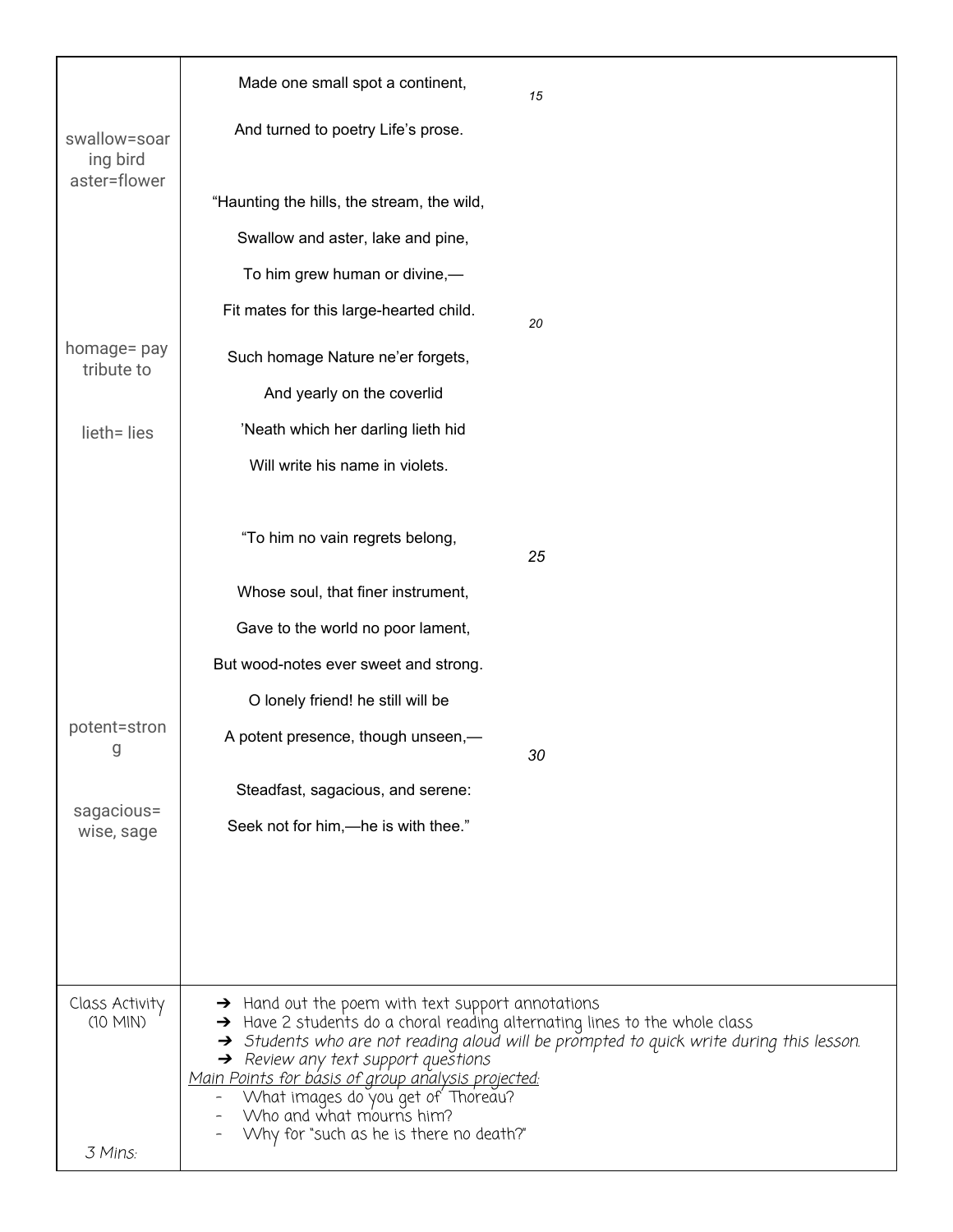|                              | What aspects of his personality and legacy are emphasized and felt by Louisa May<br>Alcott?<br><b>Pauses for Writing 1:</b>                                                                                                                                                                                                                                                                                                                                                                                                                                                                                  |
|------------------------------|--------------------------------------------------------------------------------------------------------------------------------------------------------------------------------------------------------------------------------------------------------------------------------------------------------------------------------------------------------------------------------------------------------------------------------------------------------------------------------------------------------------------------------------------------------------------------------------------------------------|
| 15 min                       | Quick Write: Take 2-3 Mins. What strikes you about this poem?<br>Pauses for Writing 2: Students will reread the poem in groups of three and will seek<br>text support for the following key questions Small group discussion and journal<br>responses<br>Main Points                                                                                                                                                                                                                                                                                                                                         |
| 10 min.                      | What images do you get of Thoreau?<br>Who and what mourns him?<br>"Why for "such as he is there no death?"<br>What aspects of his personality and legacy are emphasized and felt by Louisa May Alcott?<br>Poem structure/ imagery composition<br>left side of class will examine the first 16 lines<br>Right side of class lines 17-32<br>Now look at what terms, and what imagery she specifically uses to describe Thoreau<br>Jot down three of her images that stand out most to your group and discuss their<br>relevance and craft.<br>How did she sequence the poem, how do ideas progress and emerge? |
| Homework<br>Day 1            | <u>Teacher Notes:</u><br>• Annotations for Understanding: Students will do this assignment after the reading.<br>Students in their respective pairs will discuss and have classroom notes<br>HVV Students will return to their class notes and review their class findings. At home<br>they will compose an organized poem response focusing on how Louisa May Alcott                                                                                                                                                                                                                                        |
| 13 min. Final<br>Summary Day | interprets Thoreau for her readers.<br>Day 2 Discussion of our findings- submit hw journals                                                                                                                                                                                                                                                                                                                                                                                                                                                                                                                  |

| Aim/Agenda<br>Essential<br>Questions                | DAY 2 TUESDAY<br>Aim: What aspects of Thoreau's personality reverberate through Emerson's Eulogy?<br><u>Agenda:</u><br>$\Box$ Do Now<br>□ Mini Lesson - Background<br>□ Class Activity - Active Reading/ Quick Write<br>VVrap Up/Exit Ticket<br>Essential questions:<br>What impact did Thoreau have on Louisa May Alcott?<br>What aspects of his personality and philosophy stand out the most in her depiction of him? |
|-----------------------------------------------------|--------------------------------------------------------------------------------------------------------------------------------------------------------------------------------------------------------------------------------------------------------------------------------------------------------------------------------------------------------------------------------------------------------------------------|
| Do Now<br>$(12$ MIN)<br>Your response<br>to Thoreau | <u>Our Do-Now will be a whole class discussion of our findings from Alcott's poem</u><br>What have we learned about Thoreau through Ms. Alcott's poem?                                                                                                                                                                                                                                                                   |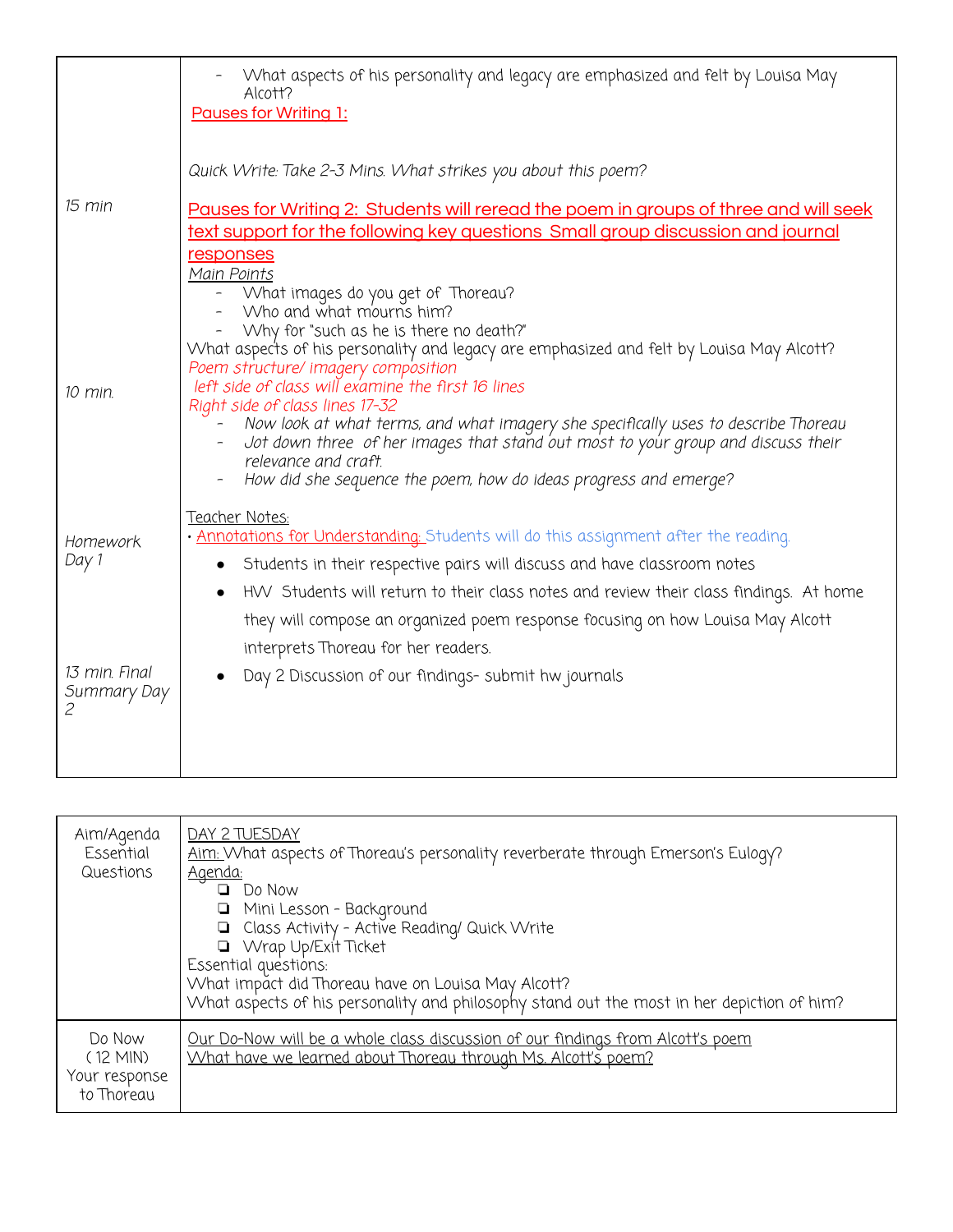| Mini Lesson<br>$(3$ MIN)                                                                                                                                               | Background: Emerson was a very close friend of Thoreau. We know it was he who provided the<br>land for thoreau's cabin, he asked Thoreau to live with his family, he supported his writings and<br>speeches, etc. We will be reading excerpts of the eulogy. The <b>entire eulogy</b> printed in the Atlantic<br>is at the following site: from The Atlantic magazine. In the published version he added additional<br>material to that which he said at the funeral. A much wider view of his character and his<br>relationship with Emerson is explored here:                                                                                                    |  |  |  |  |
|------------------------------------------------------------------------------------------------------------------------------------------------------------------------|--------------------------------------------------------------------------------------------------------------------------------------------------------------------------------------------------------------------------------------------------------------------------------------------------------------------------------------------------------------------------------------------------------------------------------------------------------------------------------------------------------------------------------------------------------------------------------------------------------------------------------------------------------------------|--|--|--|--|
|                                                                                                                                                                        | https://www.theatlantic.com/magazine/archive/1862/08/thoreau/306418/                                                                                                                                                                                                                                                                                                                                                                                                                                                                                                                                                                                               |  |  |  |  |
| Class activity<br>In class and to<br>complete at<br>home<br><u>Use the</u><br><u>following</u><br>Guiding                                                              | ASSIGNMENT: REST OF CLASS AND HOMEWORK<br>You will read excerpts from Emerson's eulogy. Take annotating notes on the<br>1.<br>Thoreau he depicts. What does he love about Thoreau? Does he provide any<br>critiques? Why and how? What major ideas shine through for you?<br>2. Formulate a 1 page statement about what ideas stand out the most to you, and<br>are the most meaningful.<br>How does this eulogy compare and contrast to Alcott's poem? Explain<br>3.<br>Complete in class tomorrow the following<br>4. FINALLY YOU WILL CONNECT ONE PART OF THIS EULOGY TO ANY PORTION OF YOUR<br>READINGS FROM LAST WEEK FROM WALDEN, CIVIL DISOBEDIENCE, LIVING |  |  |  |  |
| <u>Questions</u><br><u>To help</u><br><u>formulate</u><br><u>your ideas:</u>                                                                                           | DELIBERATELY, ETC. identify and discuss a passage from Thoreau's writing which<br>connects to a comment made here by Emerson. Discuss Thoreau's writings in light of<br>Emerson's comments. Choose 1 aspect to write a one page response to be submitted by<br>Thursday's class.                                                                                                                                                                                                                                                                                                                                                                                   |  |  |  |  |
|                                                                                                                                                                        | Advanced students or students seeking a greater challenge can read the above cited entire eulogy<br>from the Atlantic, where many additional aspects and anecdotes are explored. It is up to you<br>which document you will use.                                                                                                                                                                                                                                                                                                                                                                                                                                   |  |  |  |  |
| Text support<br>Iconoclast:<br>a person who<br>attacks<br>cherished<br>beliefs,<br>traditional<br>institutions, etc.,<br>as being based<br>on error or<br>superstition | Student Handout:<br><b>Appreciation</b>                                                                                                                                                                                                                                                                                                                                                                                                                                                                                                                                                                                                                            |  |  |  |  |
| What was<br>Thoreau's role as<br>a student?                                                                                                                            | <b>An Essay</b><br>by                                                                                                                                                                                                                                                                                                                                                                                                                                                                                                                                                                                                                                              |  |  |  |  |
| What do we<br>learn from the                                                                                                                                           | <b>Ralph Waldo Emerson</b>                                                                                                                                                                                                                                                                                                                                                                                                                                                                                                                                                                                                                                         |  |  |  |  |
| pencil anecdote?<br>Technical<br>science vs.<br>Nature study<br>A born<br>protestant-What<br>do you think<br><b>Emerson means</b>                                      | Emerson's essay on Thoreau is a mix of biography, eulogy, and personal criticism. It shows<br>that Emerson believed Thoreau capable of far greater accomplishments than he achieved in<br>his life. When Thoreau died in 1862, Emerson was a national figure, the Great American<br>Philosopher. Thoreau was a minor, local personality. These excerpts from Emerson's<br>funeral oration (expanded and printed later in The Atlantic Monthly) give his views, positive<br>and negative, of this one-time disciple who has now eclipsed him in stature.                                                                                                            |  |  |  |  |
| in this<br>paragraph?                                                                                                                                                  |                                                                                                                                                                                                                                                                                                                                                                                                                                                                                                                                                                                                                                                                    |  |  |  |  |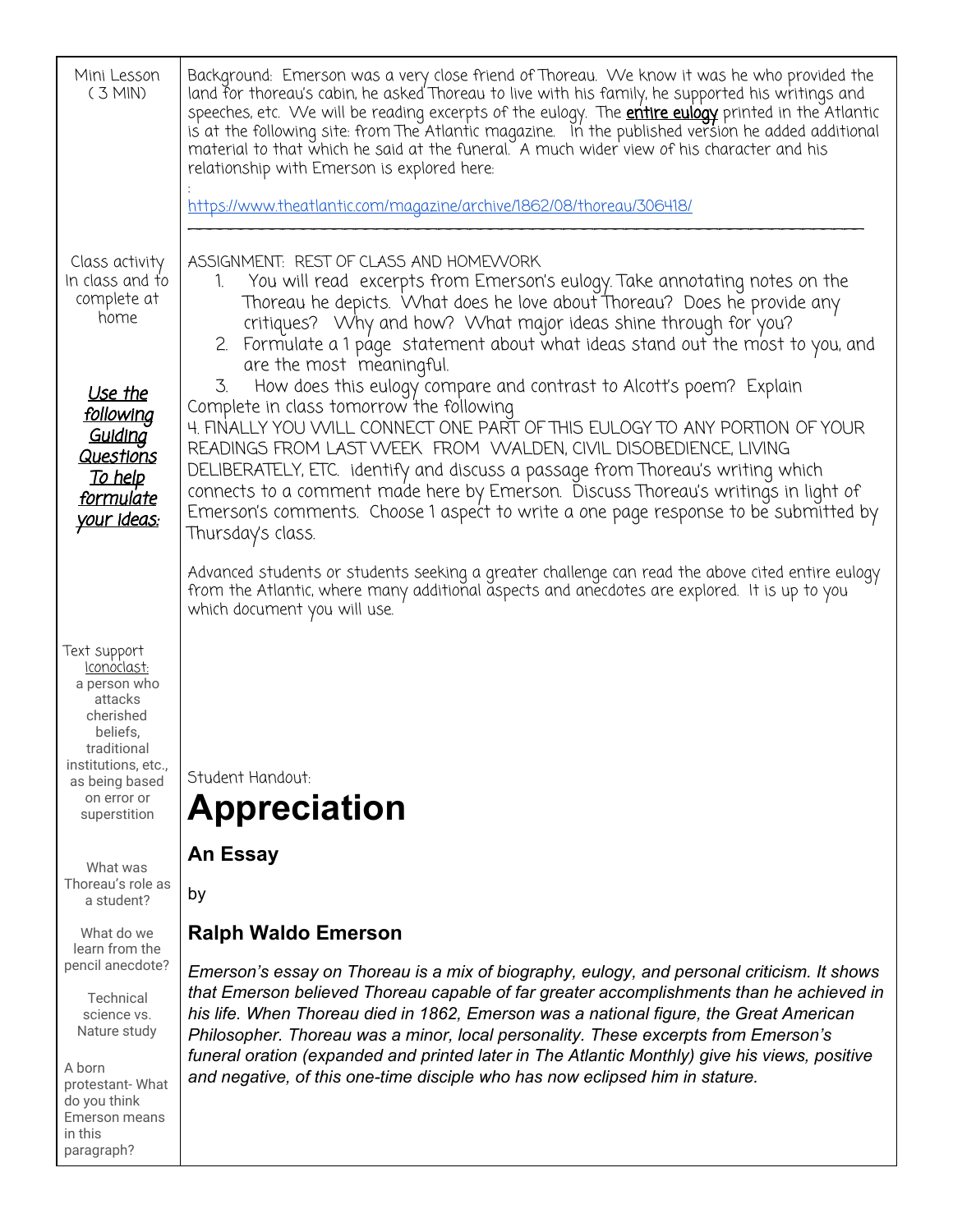|  |  | Simplicity! |
|--|--|-------------|
|  |  |             |

What is the military analogy?

he cite about

3 paragraphs?



What truths does Thoreau in these He graduated at Harvard College in 1837, but without any literary distinction. An iconoclast in literature, he seldom thanked colleges for their service to him, holding them in small esteem, whilst yet his debt to them was important. [After a brief stint manufacturing pencils and inventing a better pencil, he decided] that he should never make another pencil. "Why should I? I would not do again what I have done once." He resumed his endless walks and miscellaneous studies, making every day some new acquaintance with Nature, though as yet never speaking of zoology or botany, since, though very studious of natural facts, he was incurious of techinical and textual science.

> He was a born protestant. He declined to give up his large ambition of knowledge and action for any narrow craft or profession, aiming at a much more comprehensive calling, the art of living well.

What does he mean by a true American?

What does he emphasize about Thoreau's wisdom, his vision?

What posiive traits, skills does he emphasize?

What gift did he have? How did he respond?

Thoreau's relationship to Concord/Walden and nature. How is it described?

Explain the details of this paragraph. How does he describe Thoreau's power of perception?

He chose to be rich by making his wants few, and supplying them himself.

There was somewhat military in his nature, not to be subdued, always manly and able, but rarely tender, as if he did not feel himself except in opposition. He wanted a fallacy to expose, a blunder to pillory, I may say required a little sense of victory, a roll of the drum, to call his powers into full exercise.

He was a speaker and actor of the truth, born such, and was ever running into dramatic situations from this cause. … In 1845 he built himself a small framed house on the shores of Walden Pond, and lived there two years alone, a life of labor and study. This action was quite native and fit for him.

In 1847, not approving some uses to which the public expenditure was applied, he refused to pay his town tax, and was put in jail. A friend paid the tax for him, and he was released. The like annoyance was threatened the next year. But as his friends paid the tax, notwithstanding his protest, I believe he ceased to resist.

No truer American existed than Thoreau. His preference of his country and condition was genuine, and his aversion from English and European manners and tastes almost reached contempt. He listened impatiently to news or *bon mots* gleaned from London circles; and though he tried to be civil, these anecdotes fatigued him. The men were all imitating each other, and on a small mould. Why can they not live as far apart as possible and each be a man by himself?

His robust common sense, armed with stout hands, keen perceptions and strong will, cannot yet account for the superiority which shone in his simple and hidden life. I must add the cardinal fact, that there was an excellent wisdom in him, proper to a rare class of men, which showed him the material world as a means and symbol. This discovery, which sometimes yields to poets a certain casual and interrupted light, serving for the ornament of their writing, was in him an unsleeping insight; and whatever faults or obstructions of temperament might cloud it, he was not disobedient to the heavenly vision.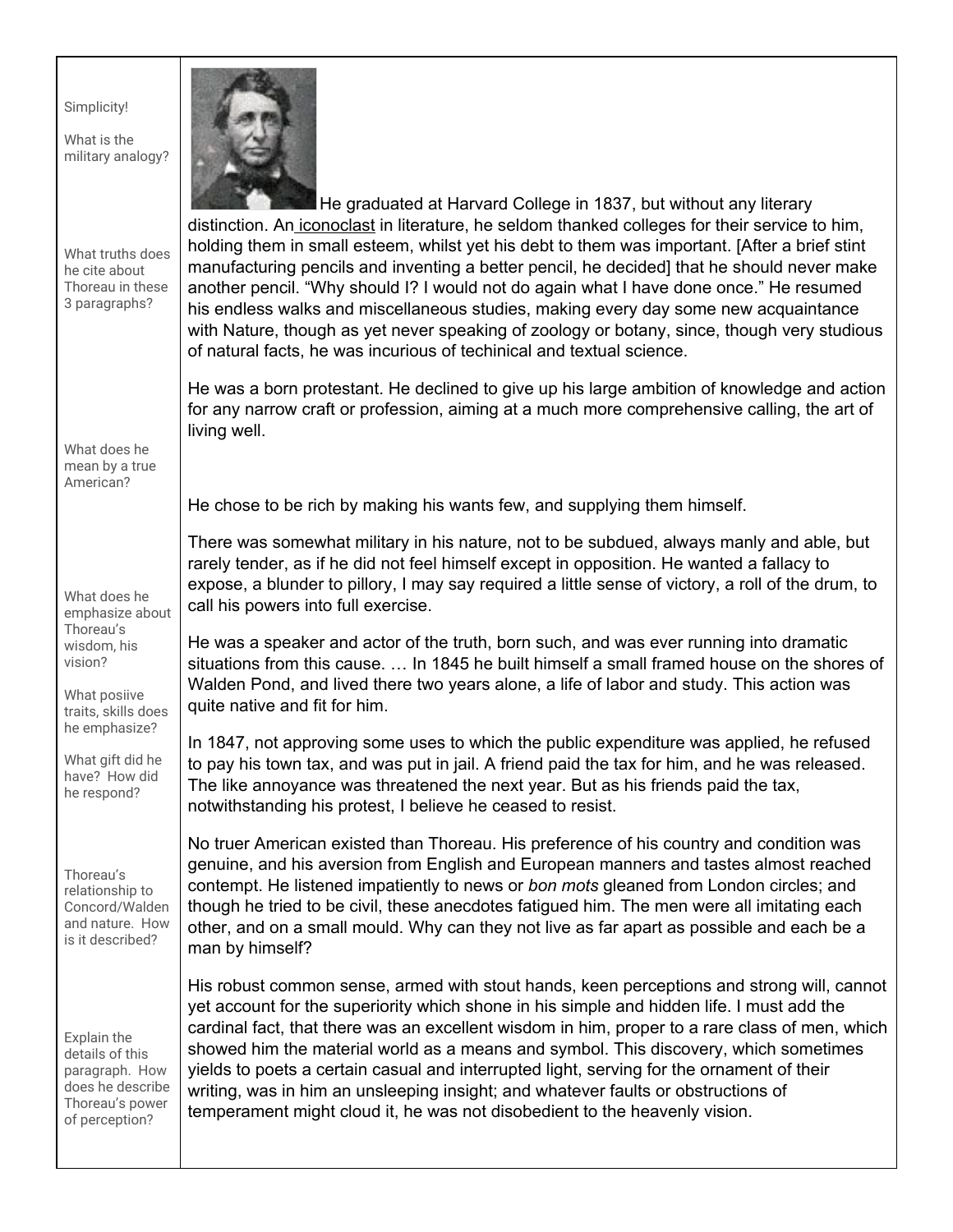| How does<br>Emerson<br>perceive<br>Thoreau's poetry<br>skills, any humor                                                          | He understood the matter in hand at a glance, and saw the limitations and poverty of those<br>he talked with, so that nothing seemed concealed from such terrible eyes. I have repeatedly<br>known young men of sensibility converted in a moment to the belief that this man was the<br>man they were in search of, the man of men, who could tell them all they should do.                                                                                                                                                                                                                                                                                                                                                               |
|-----------------------------------------------------------------------------------------------------------------------------------|--------------------------------------------------------------------------------------------------------------------------------------------------------------------------------------------------------------------------------------------------------------------------------------------------------------------------------------------------------------------------------------------------------------------------------------------------------------------------------------------------------------------------------------------------------------------------------------------------------------------------------------------------------------------------------------------------------------------------------------------|
| here?<br>Genius better<br>than talent?                                                                                            | Mr. Thoreau dedicated his genius with such entire love to the fields, hills and waters of his<br>native town, that he made them known and interesting to all reading Americans, and to<br>people over the sea.                                                                                                                                                                                                                                                                                                                                                                                                                                                                                                                             |
| Contemplative<br>vs. enterprise                                                                                                   | It was a pleasure and a priviledge to walk with him. He knew the country like a fox or a bird,<br>and passed through it as freely by paths of his own. He knew every track in the snow or on<br>the ground, and what creature had taken this path before him.                                                                                                                                                                                                                                                                                                                                                                                                                                                                              |
| What about<br>ambition?<br>Captain of a<br>huckleberry<br>party-playing in<br>the fields picking<br>juicy berries, not<br>serious | His interest in the flower or the bird lay very deep in his mind, was connected with Nature, —<br>and the meaning of Nature was never attempted to be defined by him.  His power of<br>observation seemed to indicate additional senses. He saw as with a microscope, heard as<br>with ear-trumpet, and his memory was a photographic register of all he saw and heard. And<br>yet none knew better than he that it is not the fact that imports, but the impression or effect<br>of the fact on your mind. Every fact lay in glory in his mind, a type of the order and beauty of<br>the whole.                                                                                                                                           |
| Early death<br>What ideas does<br>Emerson leave<br>us with?                                                                       | His poetry might be good or bad; he no doubt wanted a lyric facility and technical skill, but<br>he had the source of poetry in his spiritual perception.  His own verses are often rude and<br>defective. The gold does not yet run pure, is drossy and crude. The thyme and marjoram are<br>not yet honey. But if he want lyric fineness and technical merits, if he have not the poetic<br>temperatment, he never lacks the causal thought, showing that his genius was better than<br>his talent.                                                                                                                                                                                                                                      |
|                                                                                                                                   | Had his genius been only contemplative, he had been fitted to his life, but with his energy<br>and practical ability he seemed born for great enterprise and for command; and I so much<br>regret the loss of his rare powers of action, that I cannot help counting it a fault in him that<br>he had no ambition. Wanting this, instead of engineering for all America, he was the captain<br>of a huckleberry-party. Pounding beans is good to the end of empires one of these days; but<br>if, at the end of years, it is still only beans?                                                                                                                                                                                             |
|                                                                                                                                   | The scale on which his studies proceeded was so large as to require longevity, and we were<br>the less prepared for his sudden disappearance. The country knows not yet, or in the least<br>part, how great a son it has lost. It seems an injury that he should leave in the midst his<br>broken task which none else can finish, a kind of indignity to so noble a soul that he should<br>depart out of Nature before yet he has been really shown to his peers for what he is. But he,<br>at least, is content. His soul was made for the noblest society; he had in a short life<br>exhausted the capabilities of this world; wherever there is knowledge, wherever there is<br>virtue, wherever there is beauty, he will find a home. |
| Class Activity                                                                                                                    | ASSIGNMENT: REST OF CLASS AND HOMEVVORK You will read excerpts from Emerson's                                                                                                                                                                                                                                                                                                                                                                                                                                                                                                                                                                                                                                                              |
| Rest of class<br>and hw.                                                                                                          | eulogy.                                                                                                                                                                                                                                                                                                                                                                                                                                                                                                                                                                                                                                                                                                                                    |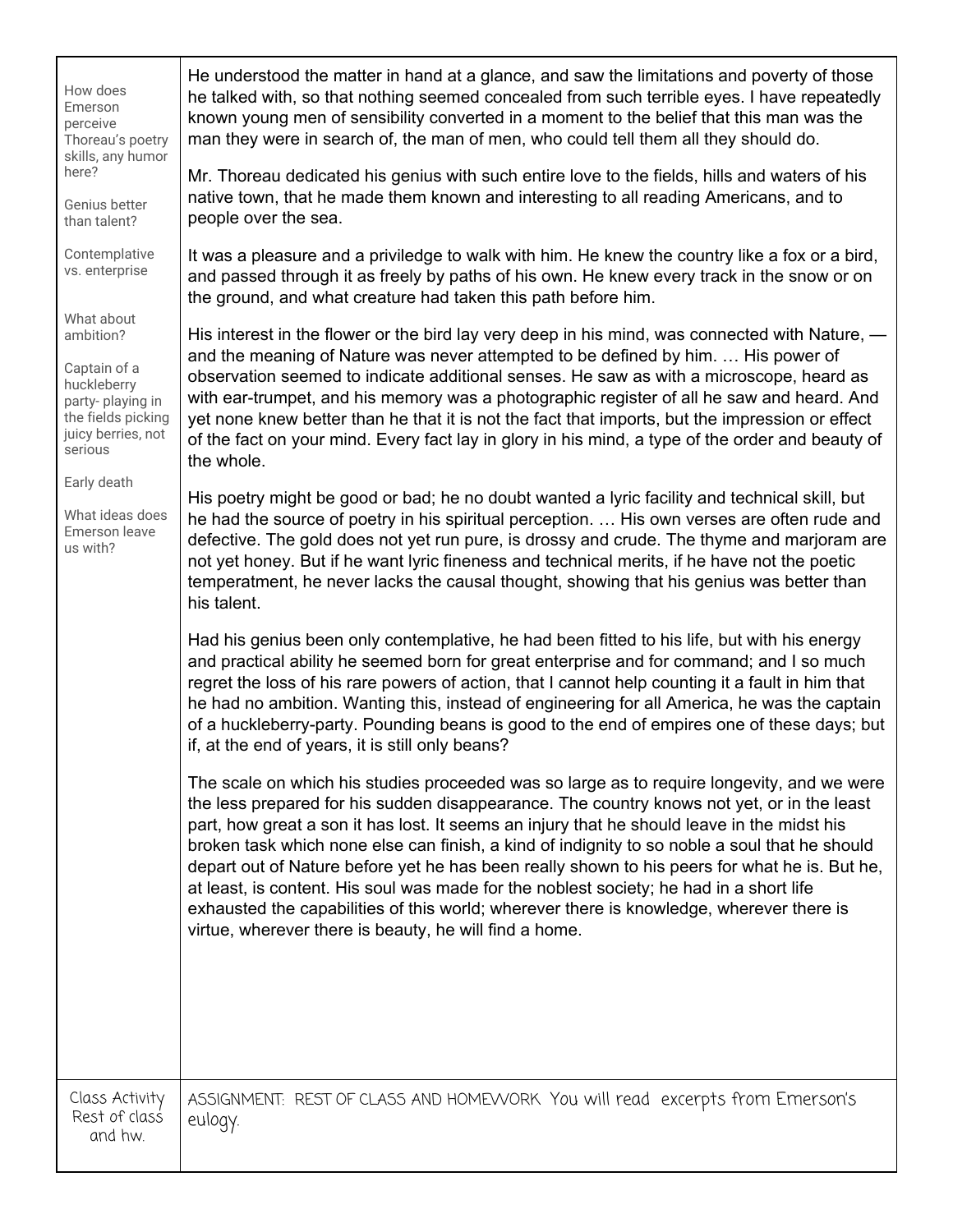| Homework<br>Day 2<br>Day 3 in class<br>individual text<br>work                                                                                      | 1. Take annotating notes on the Thoreau he depicts. What does he love about<br>Thoreau? Does he provide any critiques? Why and how? What major ideas<br>shine through for you? Use the guiding questions and annotations on theside of<br>your readings.<br>2. Formulate a 1 page statement about what ideas stand out the most to you, and<br>are the most meaningful.<br>3. How does this eulogy compare and contrast to Alcott's poem? Explain Complete in class tomorrow the following<br>4. FINALLY YOU WILL CONNECT ONE PART OF THIS EULOGY TO ANY PORTION OF YOUR<br>READINGS FROM LAST WEEK FROM WALDEN, CIVIL DISOBEDIENCE, LIVING<br>DELIBERATELY, ETC. identify and discuss a passage from Thoreau's writing which<br>connects to a comment made here by Emerson. Discuss Thoreau's writings in light of<br>Emerson's comments. Choose 1 aspect to write a one page response to be submitted by<br>Thursday's class. |
|-----------------------------------------------------------------------------------------------------------------------------------------------------|---------------------------------------------------------------------------------------------------------------------------------------------------------------------------------------------------------------------------------------------------------------------------------------------------------------------------------------------------------------------------------------------------------------------------------------------------------------------------------------------------------------------------------------------------------------------------------------------------------------------------------------------------------------------------------------------------------------------------------------------------------------------------------------------------------------------------------------------------------------------------------------------------------------------------------|
|                                                                                                                                                     | Wednesday's class will be available for students to return to their readings from<br>Walden, Civil Disobedience, etc. Connect one observation of Emerson to your own<br>readings of Thoreau and analyze and annotate that text.                                                                                                                                                                                                                                                                                                                                                                                                                                                                                                                                                                                                                                                                                                 |
|                                                                                                                                                     | Students who will be working in reading groups, based on IEP's and special needs will be<br>able to work together and with an assisting teacher.                                                                                                                                                                                                                                                                                                                                                                                                                                                                                                                                                                                                                                                                                                                                                                                |
| AIM: How does<br>Edmund Sewall's<br>diary<br>shine light on the<br>effect Thoreau and<br>his fellow                                                 | DAY 4: READING THE JOURNALS OF EDMUND QUINCY SEWALL 1837-1840<br>ASSIGNMENT: http://www.americanantiquarian.org/sewall                                                                                                                                                                                                                                                                                                                                                                                                                                                                                                                                                                                                                                                                                                                                                                                                          |
| transcendentalists<br>and abolitionists<br>of Concord had on<br>people's lives?                                                                     | Above is the link to the journals<br>AIM: How does Edmund Sewall's diary shine light on the effect Thoreau and his fellow<br>transcendentalists and abolitionists of Concord had on people's lives?                                                                                                                                                                                                                                                                                                                                                                                                                                                                                                                                                                                                                                                                                                                             |
|                                                                                                                                                     | We will all be reading his final journal of 1840 when Edmund Sewall was a student at<br>the school run by John and Henry Thoreau and his 3 essays.                                                                                                                                                                                                                                                                                                                                                                                                                                                                                                                                                                                                                                                                                                                                                                              |
| 5 min                                                                                                                                               | Do Now: How do you think your education would be different from education at<br>Thoreau's school?<br>Discuss                                                                                                                                                                                                                                                                                                                                                                                                                                                                                                                                                                                                                                                                                                                                                                                                                    |
| Read and notes<br>for 20 min.                                                                                                                       | Review the introduction to the journals. Who is Edmund? How was the school formed?<br>Read the newspaper ad for the school. Note emphasis on writing                                                                                                                                                                                                                                                                                                                                                                                                                                                                                                                                                                                                                                                                                                                                                                            |
| Stop and share<br>with a neighbor<br>what you have<br>found so far 5<br>min<br>Continue your text<br>work Through the<br>end of class and<br>for HW | Main Task: Read and annotate as you read for notes<br>You will have 3 tasks:<br>Task 1:  What stands out to you about Edmund Sewall's life;  his life as a boarding<br>student, evaluate his education, what fun he has, what troubles he has. Does he come<br>across as a serious student? Does school seem serious? Are there other ways he learns<br>outside of school? What events seem important? Does he seem to have independence<br>and autonomy? Would you like a similar educational experience, why or why not? How<br>typical do you think his experiences were compared to other boys of his time?<br>Evaluate his writing in his journals and compare it to his essays. Write a 1 page<br>summary as a journal response.                                                                                                                                                                                          |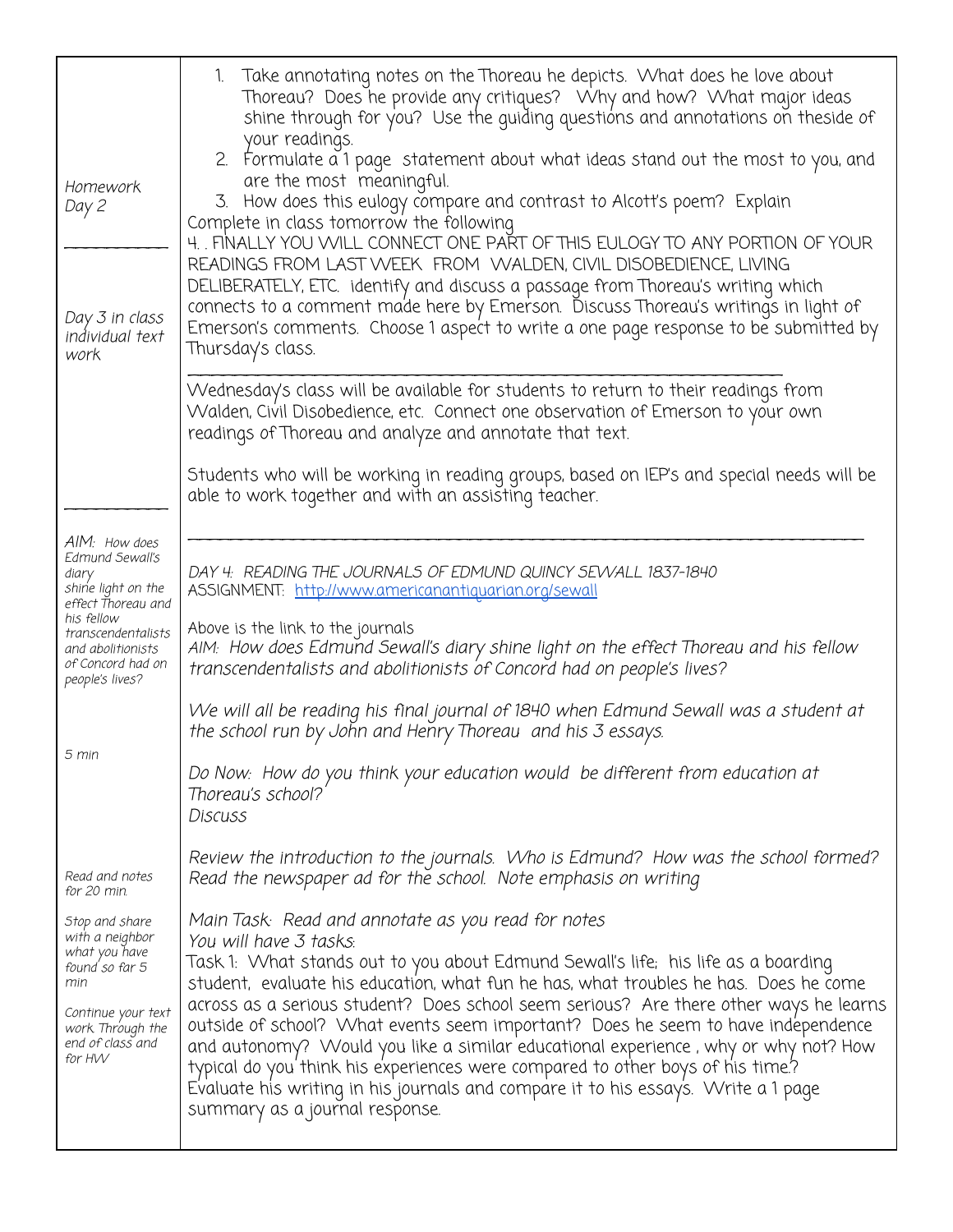| Task 2: It will help you to glance through his earlier diaries from 1838, 1839 to contrast<br>and compare his prior education to that he received in Concord. What differences do you<br>see? Document what you notice                                                                                                                                                                                            |
|-------------------------------------------------------------------------------------------------------------------------------------------------------------------------------------------------------------------------------------------------------------------------------------------------------------------------------------------------------------------------------------------------------------------|
| Task 3:: What comes across about Henry Thoreau and his brother John?<br>How is Thoreau similar to how we know him through his own writings, and how does he differ?<br>What is totally unique about this view of Thoreau that is different from any other text?<br>What do you see are their goals in this school experience? How is it different looking through<br>the eyes of a child? Document your findings. |
| Read and notes for 20 min.                                                                                                                                                                                                                                                                                                                                                                                        |
| Stop and share with a neighbor what you have found so far 5 min                                                                                                                                                                                                                                                                                                                                                   |
| Continue your text work Through the end of class and for HW                                                                                                                                                                                                                                                                                                                                                       |
| Day 5<br>Write a summary of the Thoreau you learned from Louisa M Alcott; the Thoreau you learned<br>about from Emer'son; the Thoreau 'you learned from his student, and what you lea'rned from his<br>own writings. How did the variety of primary sources offer you opportunities to understand his<br>character?                                                                                               |
| Final Synopsis                                                                                                                                                                                                                                                                                                                                                                                                    |
| In what ways is Thoreau relevant to your life? If you feel he is irrelevant to your life explain.<br>Did you respond mostly to his connections to the environment? To work and purpose and<br>deliberateness? To civil disobedience and abolitionism? Go through your collection of quotes from<br>last week and what speaks the most to you?                                                                     |
|                                                                                                                                                                                                                                                                                                                                                                                                                   |
|                                                                                                                                                                                                                                                                                                                                                                                                                   |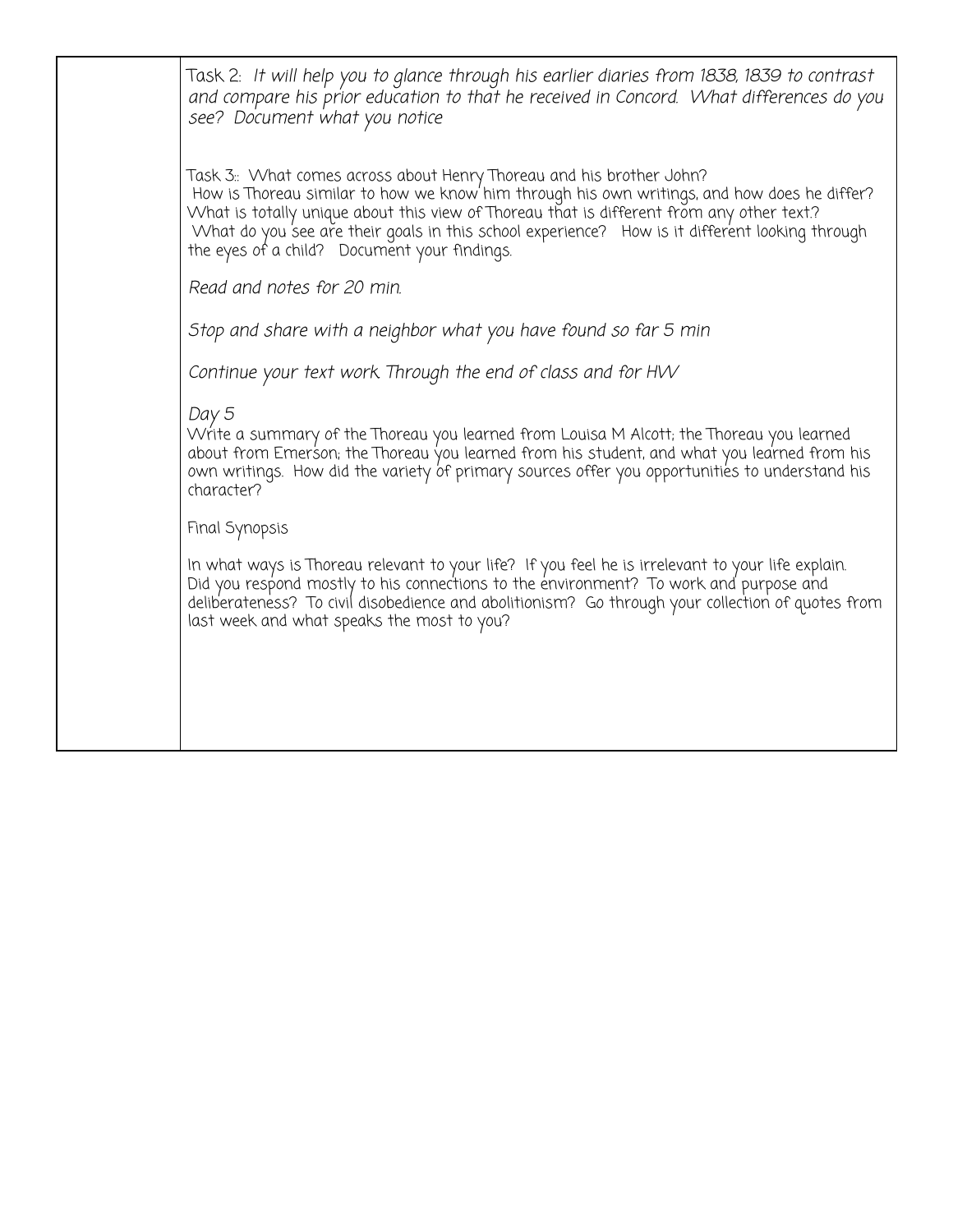| Questioning<br>and Discussion | <u>LEVEL 1:</u><br>Collect facts from primary<br>sources<br><u>LEVEL 2:</u><br>Student directed<br>$\rightarrow$<br>response to Quick<br>Writes. |                                                                                                                                                                     |   | klentify<br>List<br>Draw<br>Define<br>label<br>Memorize<br><b>Illustrate</b><br>Calculate<br>What, When, Where, Why<br>Measure<br>Arrange<br>Name<br>Repeat<br>Tabulate<br>Report<br>Infer<br>ы<br>Design<br>Recall<br>Quote<br>Categorize<br>Recognize<br>Recite<br>Match<br>Collect and Display<br>Connect<br>Level<br><b>Identify Patterns</b><br>One<br>Graph<br>Organize<br>Synthesize<br>(Recall)<br>Classify<br>Construct<br>Separate<br>Level<br>Level<br>Apply Concepts<br><b>Describe</b><br>Modify<br>Four<br>Two<br>Cause/Effect<br><b>Explain</b><br>Predict<br>(Extended<br>(Skill/<br>Interpret<br>Estimate<br>Critique<br>Thinking)<br>Concept)<br>Interpret<br>Compare<br>Level<br>Deanguish<br>Analyze<br><b>Three</b><br><b>Use Context Cues</b><br>Strategic Thinking)<br>Create<br>Make Observations<br>Assess<br><b>Revise</b><br>Develop a Logical Argument<br>Summarize<br>Construct<br>Prov<br>Show<br>Use Concepts to Solve Non-Routine Problems<br>Compare<br>Critique<br>Explain Phenomena in Terms of Concepts<br>Formulate<br>Investigate<br><b>Draw Conclusions</b><br>Differentiate<br>Hypothesize<br><b>Cite Evidence</b> |  |  |
|-------------------------------|--------------------------------------------------------------------------------------------------------------------------------------------------|---------------------------------------------------------------------------------------------------------------------------------------------------------------------|---|------------------------------------------------------------------------------------------------------------------------------------------------------------------------------------------------------------------------------------------------------------------------------------------------------------------------------------------------------------------------------------------------------------------------------------------------------------------------------------------------------------------------------------------------------------------------------------------------------------------------------------------------------------------------------------------------------------------------------------------------------------------------------------------------------------------------------------------------------------------------------------------------------------------------------------------------------------------------------------------------------------------------------------------------------------------------------------------------------------------------------------------------------------|--|--|
|                               |                                                                                                                                                  | LEVEL 4:<br>LEVEL 3: Assess opinions<br>Hypothesize differences<br>Students apply concepts from thetexts to analyze<br>personality. Synthesize from diverse sources |   |                                                                                                                                                                                                                                                                                                                                                                                                                                                                                                                                                                                                                                                                                                                                                                                                                                                                                                                                                                                                                                                                                                                                                            |  |  |
| Differentiation               |                                                                                                                                                  | Multiple Entry Points:                                                                                                                                              |   | X PLANNING X PROCESSING__ x___PRODUCT (Students will end with the same product)                                                                                                                                                                                                                                                                                                                                                                                                                                                                                                                                                                                                                                                                                                                                                                                                                                                                                                                                                                                                                                                                            |  |  |
|                               | Χ                                                                                                                                                | Modeling of how the<br>Task/Project should be<br>completed                                                                                                          | Χ | Small group & 1-on-1 Work<br>where needed                                                                                                                                                                                                                                                                                                                                                                                                                                                                                                                                                                                                                                                                                                                                                                                                                                                                                                                                                                                                                                                                                                                  |  |  |
|                               |                                                                                                                                                  | Visual Aids shown to<br>students & incorporated by<br>students                                                                                                      | Χ | Teacher & student are<br>Collaborators in Learning                                                                                                                                                                                                                                                                                                                                                                                                                                                                                                                                                                                                                                                                                                                                                                                                                                                                                                                                                                                                                                                                                                         |  |  |
|                               | Χ                                                                                                                                                | Flexible grouping-According<br>to interest readiness                                                                                                                |   | Independent study to<br>investigate topics of interest                                                                                                                                                                                                                                                                                                                                                                                                                                                                                                                                                                                                                                                                                                                                                                                                                                                                                                                                                                                                                                                                                                     |  |  |
|                               | $\times$                                                                                                                                         | Information is Chunked                                                                                                                                              | X | Menu of Options                                                                                                                                                                                                                                                                                                                                                                                                                                                                                                                                                                                                                                                                                                                                                                                                                                                                                                                                                                                                                                                                                                                                            |  |  |
|                               |                                                                                                                                                  | Hands on projects/Activities                                                                                                                                        | X | Use learning logs to<br>Brainstorm on paper                                                                                                                                                                                                                                                                                                                                                                                                                                                                                                                                                                                                                                                                                                                                                                                                                                                                                                                                                                                                                                                                                                                |  |  |
|                               |                                                                                                                                                  | Evaluation Rubrics to<br>Self-Asses                                                                                                                                 | X | Tiered instruction-Varied<br>levels of Activity                                                                                                                                                                                                                                                                                                                                                                                                                                                                                                                                                                                                                                                                                                                                                                                                                                                                                                                                                                                                                                                                                                            |  |  |
|                               |                                                                                                                                                  |                                                                                                                                                                     |   |                                                                                                                                                                                                                                                                                                                                                                                                                                                                                                                                                                                                                                                                                                                                                                                                                                                                                                                                                                                                                                                                                                                                                            |  |  |
|                               |                                                                                                                                                  |                                                                                                                                                                     |   |                                                                                                                                                                                                                                                                                                                                                                                                                                                                                                                                                                                                                                                                                                                                                                                                                                                                                                                                                                                                                                                                                                                                                            |  |  |
|                               |                                                                                                                                                  |                                                                                                                                                                     |   |                                                                                                                                                                                                                                                                                                                                                                                                                                                                                                                                                                                                                                                                                                                                                                                                                                                                                                                                                                                                                                                                                                                                                            |  |  |
|                               |                                                                                                                                                  |                                                                                                                                                                     |   |                                                                                                                                                                                                                                                                                                                                                                                                                                                                                                                                                                                                                                                                                                                                                                                                                                                                                                                                                                                                                                                                                                                                                            |  |  |